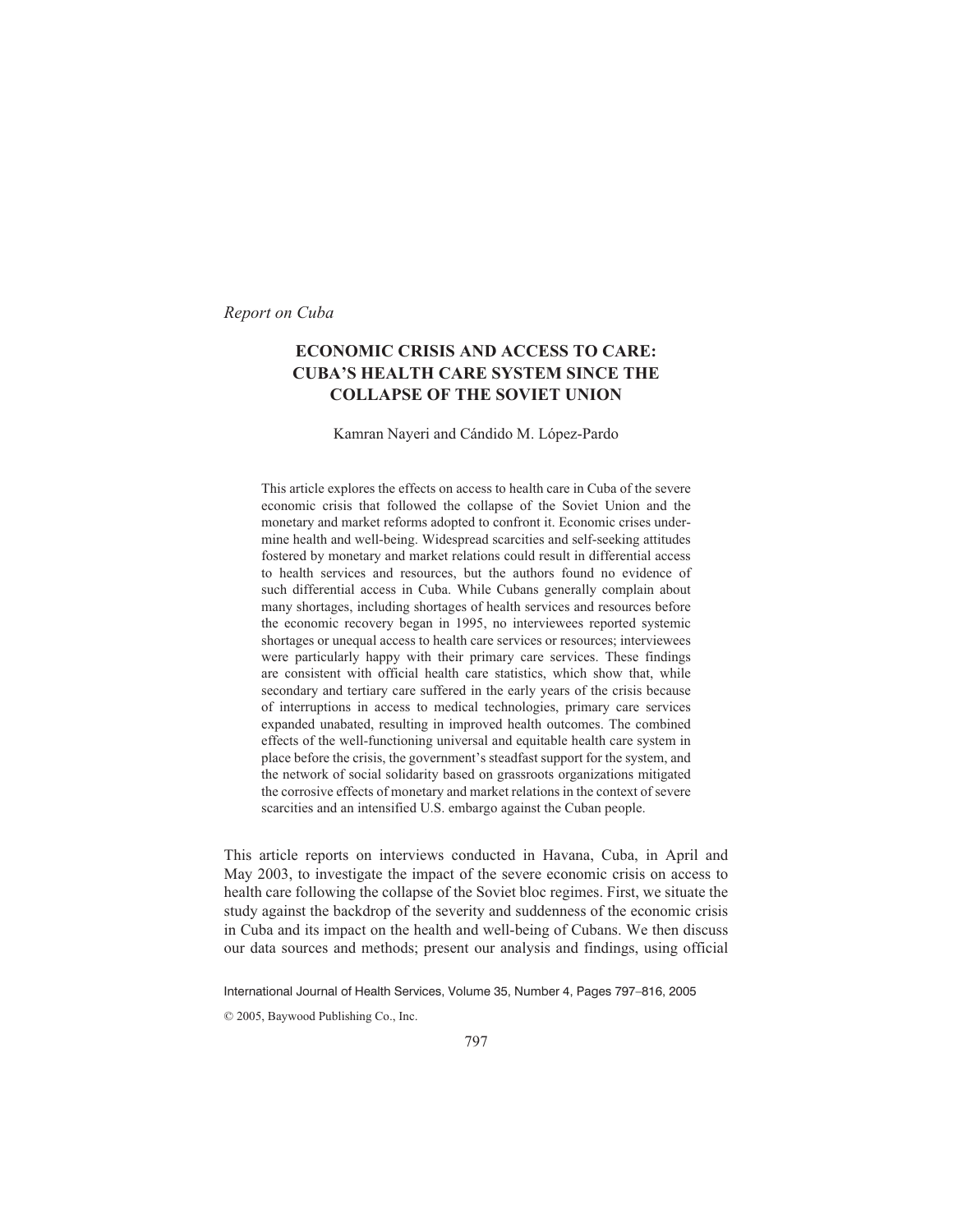statistics and other primary and secondary sources to evaluate self-reported assessments of access to health care in Cuba; and discuss the institutional, cultural, social, and political factors that influence access to health care in Cuba and factors undermining access since the collapse of the Soviet Union. We conclude with a discussion of the limitations of the study and suggestions for further research.

### INTRODUCTION

## *The Economic Crisis*

With the collapse of the Soviet Union and Eastern European regimes in the late 1980s and early 1990s, the Cuban economy experienced a severe external shock. As a member of the Council for Mutual Economic Assistance (CMEA), Cuba depended on relations with the Soviet bloc countries for 85 percent of its imports and 75 percent of its trade, finance, and credit on a preferential basis. These relations were rapidly undone, sending the Cuban economy into a deep crisis. Between 1990 and 1993, imports declined to one-fourth of their 1989 level, with imported oil, the chief source of energy, declining from 13 million tons in 1989 to 6 million tons in 1993 (1, 2). Productive industrial capacity, which stood at 85 percent in 1989, was reduced to as low as 15 percent in 1993. Thus gross domestic product (GDP), which grew an average of 3.1 percent annually during 1965–1989, declined 2.9 percent in 1990, 10.7 percent in 1991, 11.6 percent in 1992, and 14.9 percent in 1993, shrinking the economy to 65.2 percent of its 1989 size. A government decision to maintain employment and nominal salaries resulted in mushrooming of the state deficit, which grew from 1.4 billion pesos in 1989 to 4.2 billion in 1993 (3, 4).

At the same time, the U.S. government intensified its campaign to isolate and choke off trade with the country. In 1992, the Torricelli Bill (Cuban Democracy Act) was signed into law that barred U.S. subsidies in third countries from trading with Cuba, including food and medicine. It also prohibited ships that visited Cuban ports from visiting U.S. ports for six months. In 1996, the Helms-Burton (Cuban Liberty and Democratic Solidarity) Act was passed that, among other things, threatened companies and individuals in other countries against trading with Cuba.<sup>1</sup>

The impact on the daily lives of Cubans was immediate and grave. About half of the calories and protein for Cuban consumption was imported in the 1980s. Thus, per capita calorie intake was reduced 40 percent, from 3,130 daily calories in 1988–1990 to 1,863 in 1993. Per capita protein intake was similarly reduced 42 percent, from 79.7 to 46 grams (5). Because of Cuba's nutritional policies to

<sup>&</sup>lt;sup>1</sup> After protest by Canada and the European Union, this aspect of the Helms-Burton Act was suspended by presidential decree. However, the mere existence of such laws on the book increases the transaction cost of trade with Cuba and chokes off its development.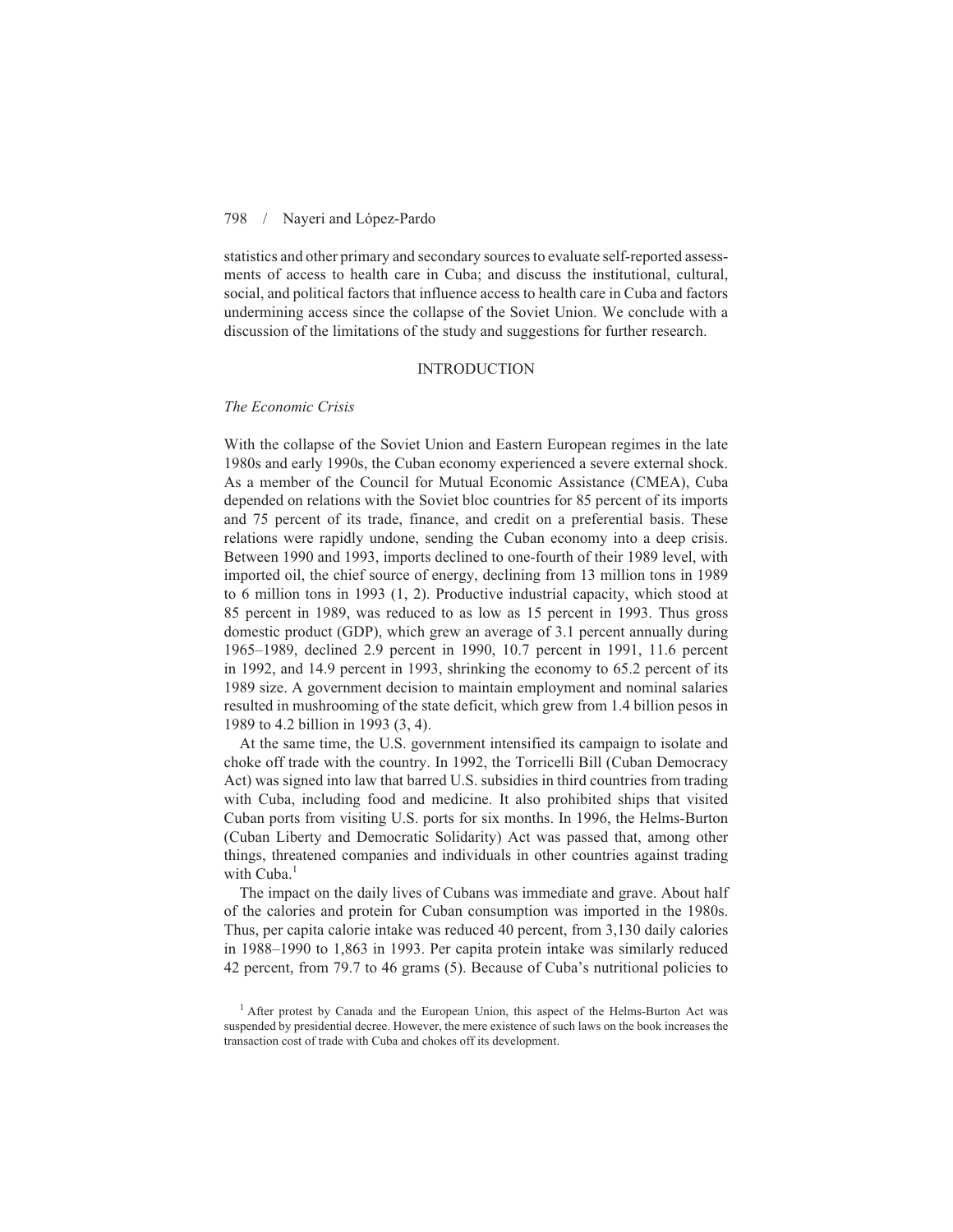protect children, pregnant women, and the elderly, the burden of the calorie, protein, and micronutrient deficit fell predominately on adult men. Still, the proportion of newborns weighing under 2,500 grams rose from 7.3 percent in 1989 to 9 percent in 1993, reversing ten years of gradual progress (6). From 1992 to 1994, more than 51,000 Cubans were affected by an epidemic of optic neuropathy associated with low levels of vitamin  $B_1$  and toxic behaviors (7).

## *Monetary and Market Reforms*

As a part of its overall response to the crisis, the Cuban government initiated a series of monetary and market reforms designed to provide material incentives for economic activities. These included an expansion of international tourism and joint ventures, which were marginal in the Cuban economy before 1989. In 1993, possession of the U.S. dollar became legal, which made it possible, among other things, for Cubans to receive money from relatives or friends living abroad. Self-employment was legalized in the same year, including activities such as operating family-run restaurants. Most state farms were converted into agricultural cooperatives called Basic Units of Cooperative Production, where workers collectively own the product and the proceeds of its sale to the government and at agricultural markets. Agricultural markets and other markets (e.g., handicrafts) were legalized in 1994. A bank reform measure in 1994 made it easier for Cubans to accumulate wealth, and free trade zones were agreed to, in principle, in 1996.

While these reforms contributed to the subsequent economic recovery, they have also resulted in an increase in economic inequality, even though salary scales in Cuba still remain fairly egalitarian. The fact that a section of the population has higher incomes and/or primary access to dollars has created a segmented consumer economy with higher living standards for these economic groups.

#### *Research Goals*

Even as, in the face of the crisis, the Cuban government promised to support universal, equitable, quality health care free of charge, lingering questions remained about access to health care services and resources given the economic and financial hardship, the rapidly expanding monetary and market relations, and differential access to hard currency. A case in point is the development of markets for the provision of health services for tourists and medical tourists. As a part of the measures adopted to combat the crisis, Cuba began marketing health care services for hard currency to international visitors (8). The agency SERVIMED was given the task of providing health services to international tourists at selected clinics for a fee, while the agency Cubanacan was charged with the provision and marketing of medical tourism in specialized clinics.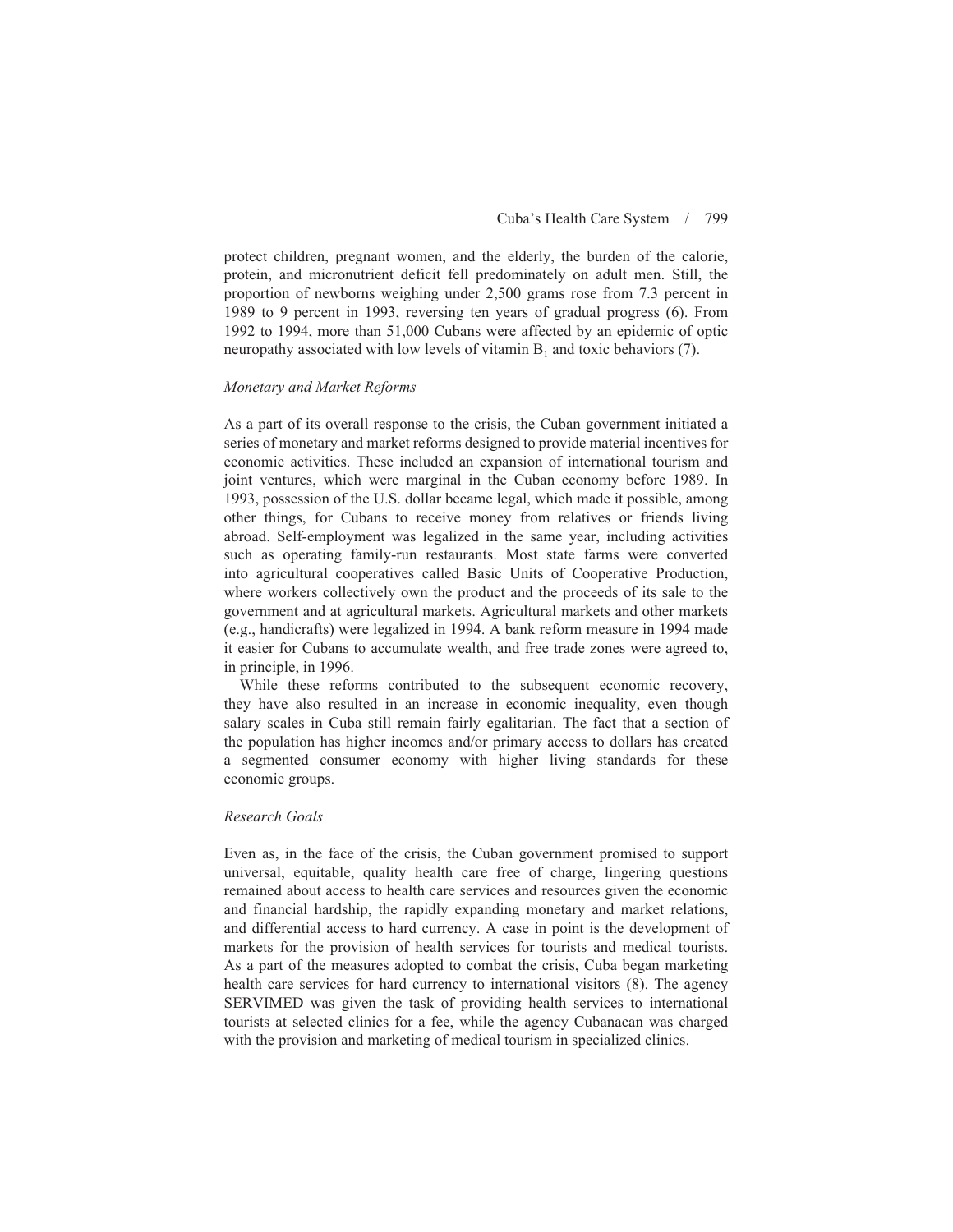This pilot study focuses on the following set of questions:

- Was access to health care services and resources reduced after the collapse of economic relations with the former Soviet bloc countries? If so, how? And which services and resources were constrained?
- Did access to health care services and resources become subject to monetary and market relations? If so, how? And which services and resources? Have black markets developed?
- Have primary, secondary, and tertiary health care been affected by the crisis? If so, how are they affected?
- What other problems of access to health care services and resources have been or continue to be detrimental to the health care system?

## SOURCES AND METHODS

In April and May of 2003, we conducted field research in Havana to collect data for this pilot study. Additional data from published sources were collected later. In all, data for the study come from three sources: (*a*) interviews with suppliers of health services, such as knowledgeable staff of the Ministry of Public Health (MINSAP) and health care providers; (*b*) interviews with users of the health care system; and (*c*) official health and other statistics from MINSAP, the Office of National Statistics, or other official sources that provide background for the qualitative analysis of these interviews.

We began with an interview with Dr. Jóse J. Portilla of the Department of International Relations of MINSAP. Questions focused on the economic crisis and its impact on the geographic, sectoral, and temporal distribution of health services, health care personnel, and health outcomes; evolution of the health care budget over time; medications and pharmaceuticals; the health status of vulnerable populations such as the elderly, pregnant women, and children; and epidemics such as AIDS and dengue fever. We asked direct questions about potential black markets and inequality in access to care, given the expansion of money and market relations and widespread scarcities.

We also interviewed a primary care physician in a large polyclinic in Vedado, a relatively well-maintained neighborhood. We asked her about potential problems in providing health care to all; any inequality in delivery of health care, shortages of and potential for a black market for medications, supplies, equipment, and services; and any suggestions for further improvement of the health care system.

We conducted two group interviews with users of the health care system. One group was composed of residents of La Timba. We selected this neighborhood because it is a historically troubled section of Havana. Nayeri, who had visited this neighborhood earlier, obtained the agreement of the community leaders to recruit a sample of residents for this study. To do so, we attended a workshop on sexuality at the neighborhood community center and asked the participants if they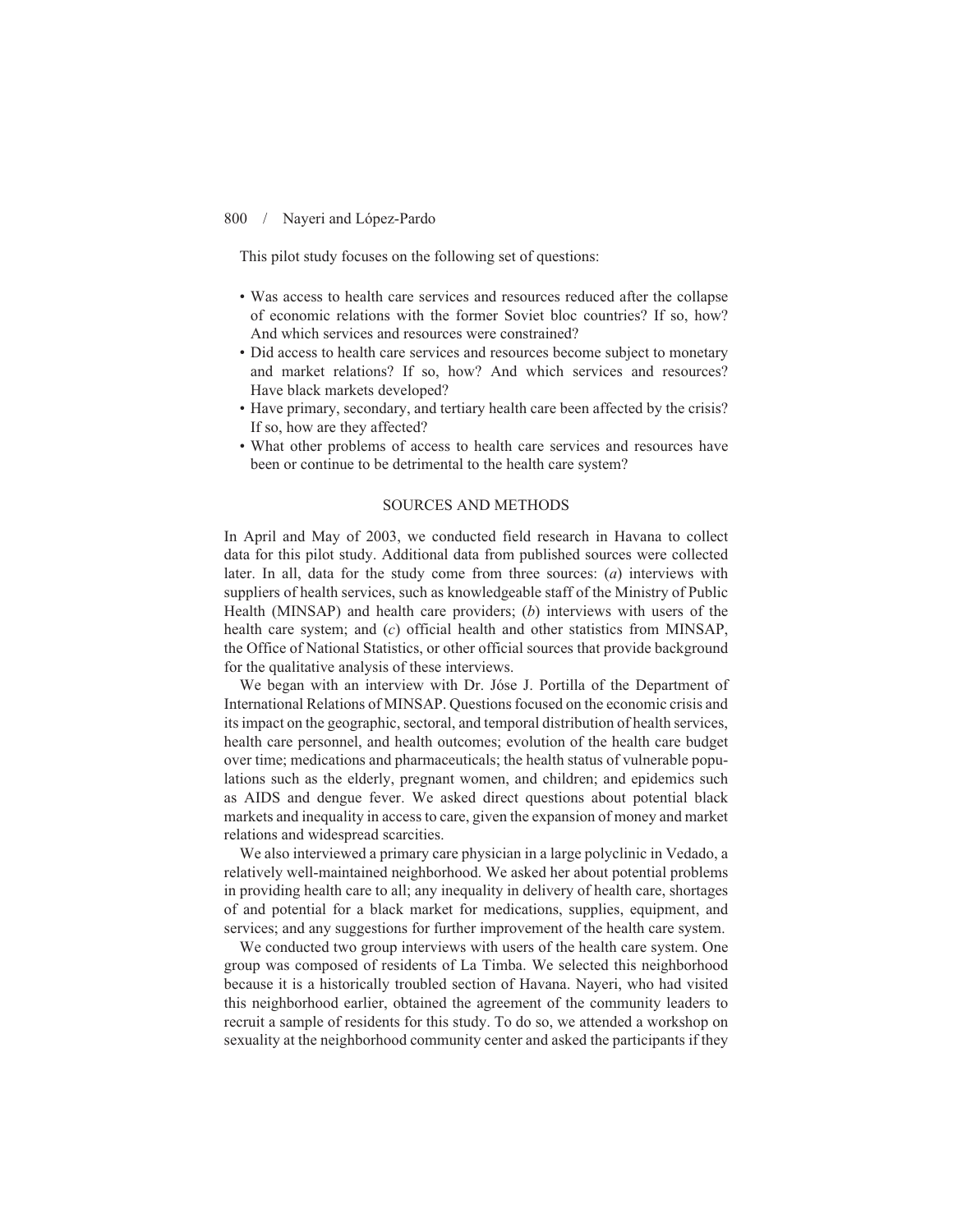would stay behind for a group interview about access to health care. Almost everyone, a group of 20 persons, stayed behind. The group included people of all ages, from teenagers to senior citizens. The majority was female. The interview session lasted about one hour.

We selected our second group from Vedado, a relatively well-off district of Havana. We interviewed participants in a Circulo de Abuelos (grandparents circle). Grandparents circles are developed through the expansion of the Family Physician Program, and the physician we interviewed helped arrange this group interview for us. We arrived at the end of the group's morning exercise and asked if they wished to participate in the interview; the entire group, composed of 15 elderly persons, agreed. All except one were women. The interview lasted about 50 minutes.

While these two groups do not represent random samples, we have no reason to believe that they were different in important ways from others in their community or social group. In La Timba, the group seemed to represent a cross-section of the neighborhood (except for an absence of young men). In Vedado, the group seemed no different that any other set of elderly from the neighborhood (except for the presence of only one male participant).

Questions for the two group interviews included the following. Does everyone in your household have a family doctor? How far is your family doctor's office from you? Is there a polyclinic near where you live? Do you need an appointment to see your family doctor? How long do you wait to see your doctor? Are you happy with your family doctor? Have you recently had a hospital visit? Were you satisfied with your visit? As it turned out, there were many complaints about access to care in the early 1990s in both groups. We asked questions about these problems as well as direct questions on any inequality in access to health care services and resources, especially medications, and whether participants have encountered black markets for services or resources. Because of difference in the two groups, we also asked questions specific to each, such as a question on maternal health (the La Timba group) and geriatrics (the Circulo de Abuelos group in Vedado).

We also conducted several brief off-the-tape-recorder interviews with other providers and users of health care and other informed persons. These were conducted either to prepare for formal interviews or to learn about aspects of the problem of access that required specific knowledge. A particularly informative interview was with a nuclear medicine physician who worked in Cuba's medical regulatory office. He was knowledgeable about the impact of the economic crisis on access to medical equipment, supplies, and medicine. We took notes of all off-the-tape interviews, either during the interview session or immediately afterward. All the main interviews were taped. When necessary, the interviews were conducted with the help of a Cuban translator. All tapes were transcribed, reviewed, and analyzed. In addition, we obtained relevant official Cuban health statistics and other data for the post-1990 period to provide context for the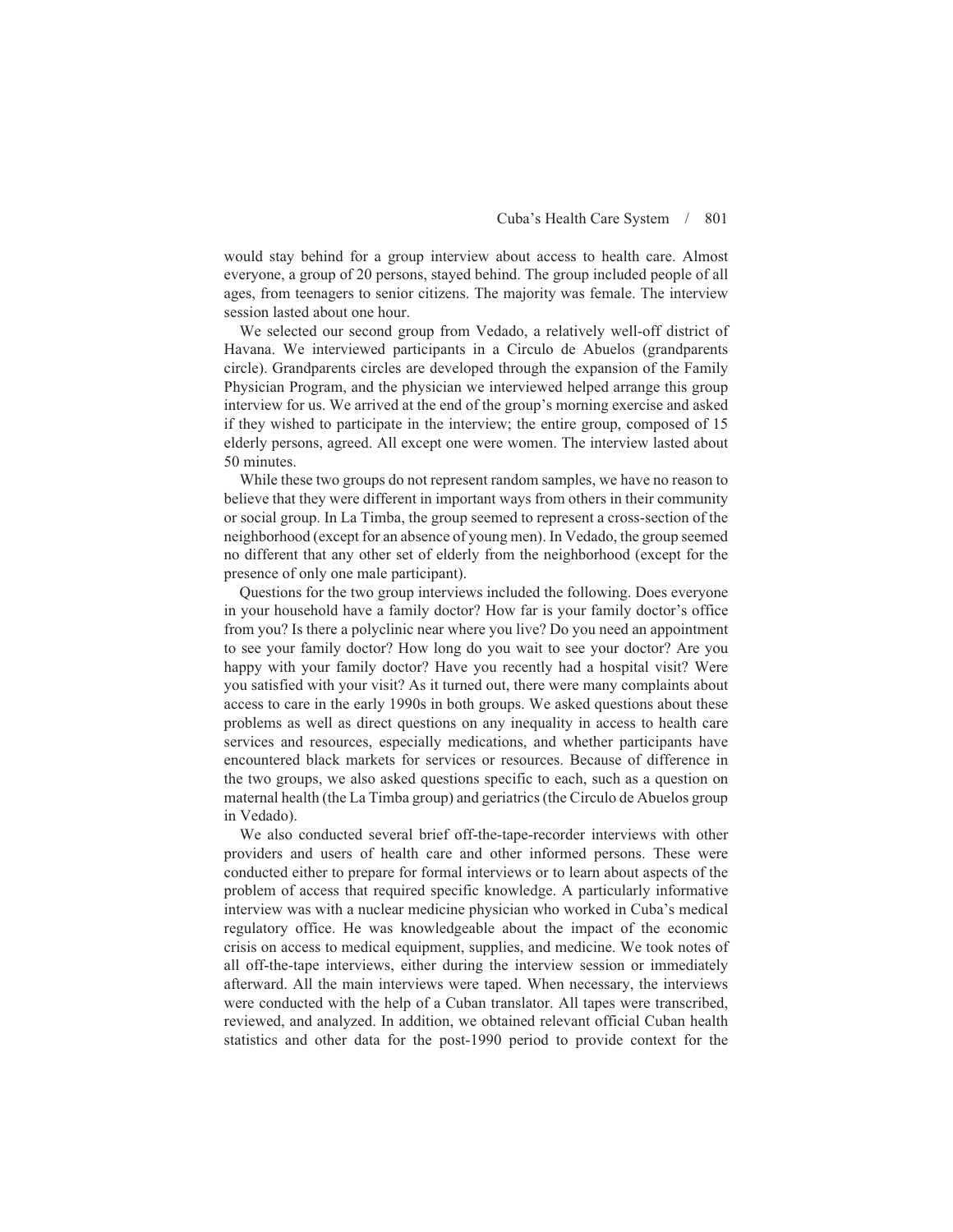information offered by the interviewees. These data were used to assist with the qualitative analysis of interviews. In particular, we wanted to learn whether views expressed by individual and group interviewees were consistent with official data on health services (infrastructure, personnel, and services provided) and with outcome measures (morbidity and mortality). We also wanted to know whether and how Cuba's stated goal of preserving the health care system was backed up with budgetary support.

It is important to note that this research was conducted as a pilot study to prepare for a large-scale survey of access to care in Cuba since the collapse of the Soviet Union. As the reader will note, the study's findings provide important and useful information about access to care in two neighborhoods in Havana. While these findings are corroborated by official data and other sources, suggesting their generalizability, the study's methodology and scope would disallow such generalization.

## FINDINGS

We found no evidence of monetary- or market-based access to health care for Cubans. Some Cubans receive medications and medical supplies from relatives or friends who live abroad. However, we found no evidence that a black market has developed in these supplies. Furthermore, we found no evidence of inequality in access to health services and resources based on monetary and market relations or due to recent scarcities.

Those we interviewed consistently complained about scarcities of health care resources and services in the early 1990s, particularly those associated with secondary and tertiary care, and of imported equipment, supplies, and medicine. However, these scarcities have gradually diminished because of the economic recovery and consistent, supportive public policy. Finally, we found an impressive enhancement of access to primary care and public health since 1990, resulting in improvement in important health outcomes.

## *Improved Access to Primary Care*

No one we interviewed complained about present-day problems in access to health care.<sup>2</sup> No one reported inequality in access. On these matters, the spokesperson for MINSAP, the polyclinic physician, the interview participants in the two groups of users, and several others to whom we talked about access to care spoke with the same voice.

<sup>&</sup>lt;sup>2</sup> An exception was a statement by the polyclinic physician that, because United the States dominates in the patenting, production, and sale of pharmaceuticals, the embargo complicates Cuba's effort to import the medications it needs. We discuss this later in the article.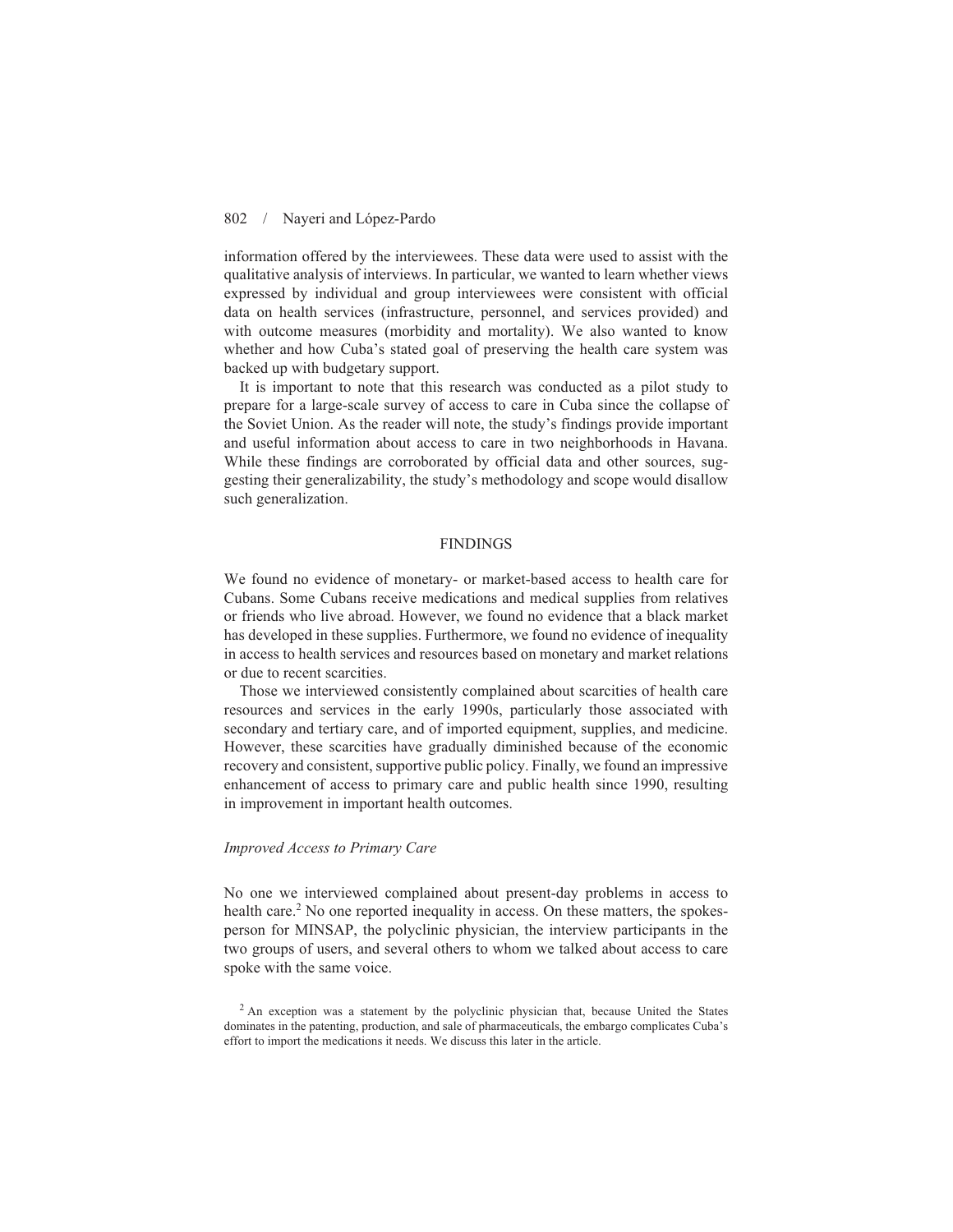It seems from our interviews with the user groups and the polyclinic physician that people are generally happy with their family physicians and have easy access to them and their neighborhood polyclinic. Health services and health outcomes statistics help explain this general sense of satisfaction expressed by providers and users. About 45 percent of Cuba's doctors are family physicians (9); although, as the MINSAP spokesperson told us, because of the housing shortage only half of them are able to live in the community they serve. Ideally, the family physician would live in a three-story building in the community, the lower floor serving as the medical office and the second and third floors as the residences for the doctor and the nurse. The family physician is trained in three areas: pediatrics, gynecology, and internal medicine during a three-year rotation. The responsibilities of the family physician, who provides care to a median of 140 families, include vaccination programs and health promotion (tobacco, alcohol, diet, exercise).

Every 10 to 15 family physicians form a Basic Work Group, with responsibility for pediatrics, gynecology, psychology, and social work, to provide more specialized care to the community. The health area (served by a polyclinic) includes all medical specialties and certain equipment and facilities—such as ambulances—to provide care to a large portion of the population. Thus, a health area in Havana might cover 50,000 persons, but in rural areas it can serve as few as 1,000. Recently, the rebuilding and upgrading of polyclinic infrastructure has occurred. As a result, polyclinics now include medical specialties, modern medical equipment, physical rehabilitation rooms, and laboratories, among other facilities. They also include a conference room, a library, and a computer room with access to *Infomed,* Cuba's digital medical library. Secondary care in Cuba consists of hospitals with as few as 40 beds in rural areas and as many as 350 in the urban centers. Specialized hospitals form the tertiary level of care.

Several users reminded us that their family physicians live and work in the neighborhood. Some elderly persons reported that family physicians make house calls as needed. Others said that there is no need for an appointment to see their family physician or to visit the attending physician at the polyclinic. We witnessed this at the Vedado polyclinic, which we visited in the late afternoon to interview the attending physician, at a time when many people return home from work or school. Patients who arrived sat on a small bench with four seats. There were never more than four persons waiting, and no one had to wait for more than 15 minutes. A physician's assistant also attended to some patients.

Cuba's determination and capacity to improve primary care through a consistent increase in the number of health and medical providers and facilities is evident from the following data. Between 1990 and 2003, the number of physicians increased by 76 percent, dentists by 46 percent, nurses and nurses' aids by 16 percent, and technicians and assistants by 31 percent (Table 1). Most importantly, the Family Physician Program, which covered 46.9 percent of the population in 1990, was extended to cover 99.2 percent of the population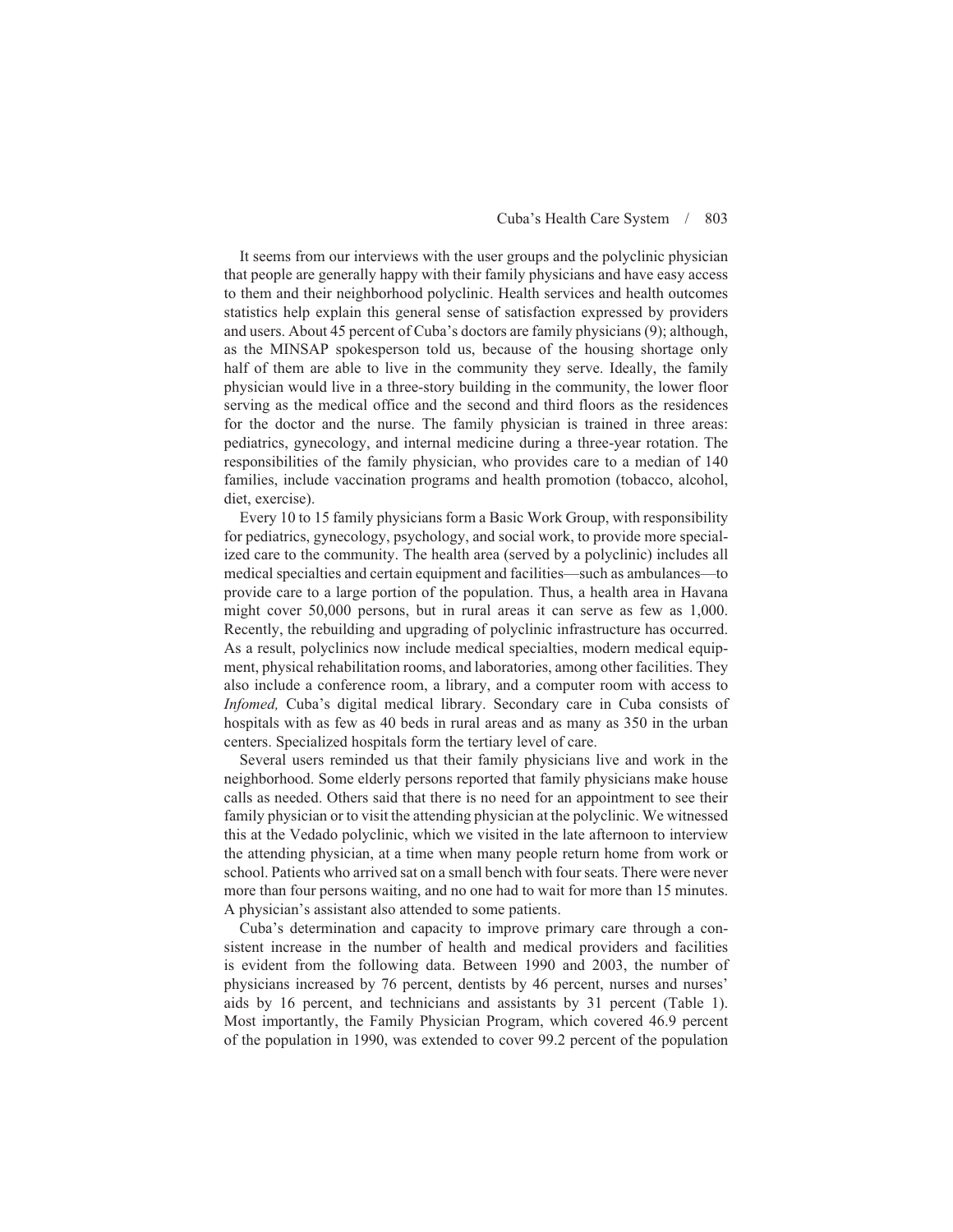| u.<br>×<br>۰. | ۹ | I |  |
|---------------|---|---|--|
|               |   |   |  |

Supply of health care providers, Cuba, 1990 and 2003

|                              |           |           | Increase  |         |
|------------------------------|-----------|-----------|-----------|---------|
|                              | 1990      | 2003      | No.       | Percent |
| Physicians                   | 38,690    | 68,017    | 29,327    | 76%     |
| $(\text{family physical})^d$ | (11, 915) | (32, 291) | (20, 376) | 171     |
| Dentists                     | 6.959     | 10,167    | 3,208     | 46      |
| Nurses and nurses' aids      | 69,060    | 80,354    | 11,294    | 16      |
| Technicians and assistants   | 51,838    | 67,942    | 16,104    | 31      |
| Total                        | 166,547   | 226,480   | 59,933    | 36      |

*Sources:* MINSAP (Havana), *Informe anual* 1990, 1991; *Anuario estadístico de salud 2003*, 2004. *Note:* The rate of growth of the population was 6 percent in 1990–2003.

<sup>a</sup>Figures in parentheses are a portion of the amounts above.

in 2003. In a decade characterized by severe economic crisis, the total number of health care providers in the categories noted above increased by 36 percent.

These statistics remain impressive when adjusted for population growth. During 1990–2001, Cuba's population increased by just 5.6 percent, from 10.7 to 11.3 million (10). Thus, the ratio of persons to health care professional declined significantly in every category cited in Table 1 in 1990–2003: for physicians, from 277 to 166; for dentists, from 1,538 to 1,111; for nurses and nurses' aids, from 155 to 141; and for technicians and assistants, from 206 to 166.<sup>3</sup>

Concurrently, efforts were made to increase health-related and medical facilities. Between 1989 and 2003, the number of maternity homes increased by 86.5 percent, elderly day care centers by 107.8 percent, homes for the disabled by 47.8 percent, and research institutes by 18.2 percent (Table 2).

There have been encouraging improvements in child and maternal health outcomes that are important indicators for the success of public health and primary care efforts (Table 3). Infant mortality, perinatal mortality, mortality of children ages 1 to 4 and 5 to 15, and maternal mortality all showed improvements between 1990 and 2002. The fact that maternal mortality increased between 1990 and 1995, the years when Cuba suffered most from scarcities, indicates the need to examine the dynamics of the maternal mortality time series to understand patterns of this type of mortality.

<sup>3</sup> Ratios reported for 2003 represent a conservative approximation, because for the numerator (population) we used the 2003 data and for the denominator (health care professionals) the 2001 data. If we assume that the rates of growth of supply of health care professionals in each category continued to outpace the rate of population growth for 2001–2003, these ratios understate the progress made by 2003.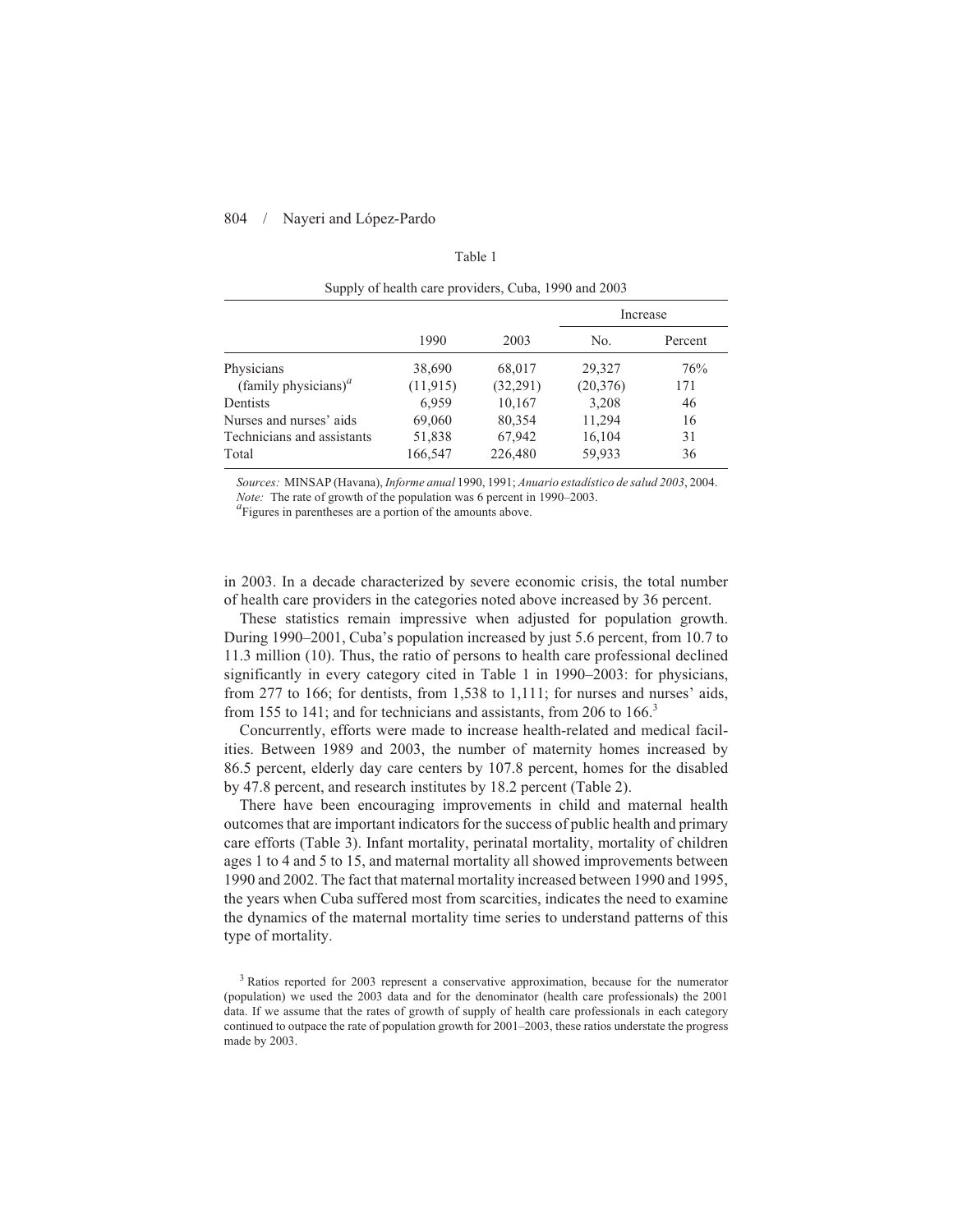### Table 2

|                          |      |      | Increase                      |         |
|--------------------------|------|------|-------------------------------|---------|
|                          | 1989 | 2003 | No.                           | Percent |
| Hospitals                | 263  | 267  | 4                             | $1.5\%$ |
| Polyclinics              | 420  | 444  | 24                            | 5.7     |
| Dental care clinics      | 163  | 165  | 2                             | 1.2     |
| Research institutes      | 11   | 13   | $\mathfrak{D}_{\mathfrak{p}}$ | 18.2    |
| Maternity homes          | 148  | 276  | 128                           | 86.5    |
| Blood donor units        | 23   | 27   | 4                             | 17.4    |
| Elderly day care centers | 153  | 318  | 165                           | 107.8   |
| Homes for the disabled   | 23   | 34   | 11                            | 47.8    |
|                          |      |      |                               |         |

Supply of health care facilities, Cuba, 1989 and 2003

*Sources:* MINSAP (Havana), *Informe anual* 1989, 1990; *Anuario estadístico de salud 2003*, 2004.

#### Table 3

|                                                     | 1990 | 1995 | 2002 |
|-----------------------------------------------------|------|------|------|
| Infant mortality per 1,000 live births              | 10.7 | 9.4  | 6.5  |
| Perinatal mortality per 1,000 live births and fetal |      |      |      |
| deaths, $500 \text{ g}$ or more                     | 19.4 | 18.7 | 16.6 |
| 1- to 4-year-olds mortality per 1,000 population    | 0.7  | 0.7  | 0.3  |
| 5- to 14-year-olds mortality per 1,000 population   | 0.4  | 0.4  | 0.2  |
| Direct maternal mortality per 100,000 live births   | 31.6 | 32.6 | 31.1 |

Maternal and child health statistics, Cuba, 1990–2002

*Sources:* MINSAP (Havana), *Anuario estadístico de salud 2002,* 2003; *Salud en el tiempo,* 1998.

There is no doubt that health and well-being improved over the course of the 1990s as Cuba began to climb out of the crisis of 1990–1994. For instance, the nutritional situation improved as Cuba registered a relatively high calorie intake (2,916 calories per capita) in 2001, similar to that of 1989 (11). Life expectancy at birth was 76.2 years in 1998–2000 (74.2 for men, 78.2 for women), 21.1 years at age 60, and 7.8 years at age 80 (12). The leading causes of death in Cuba remain similar to those in the advanced capitalist economies. Heart disease, malignant neoplasm, cerebrovascular disease, influenza and pneumonia, and unintentional injuries continue to be the five leading causes of death, constituting 73 percent of all deaths in 2003 (13). Mortality due to infectious and parasitic diseases represents only 1 percent of all deaths.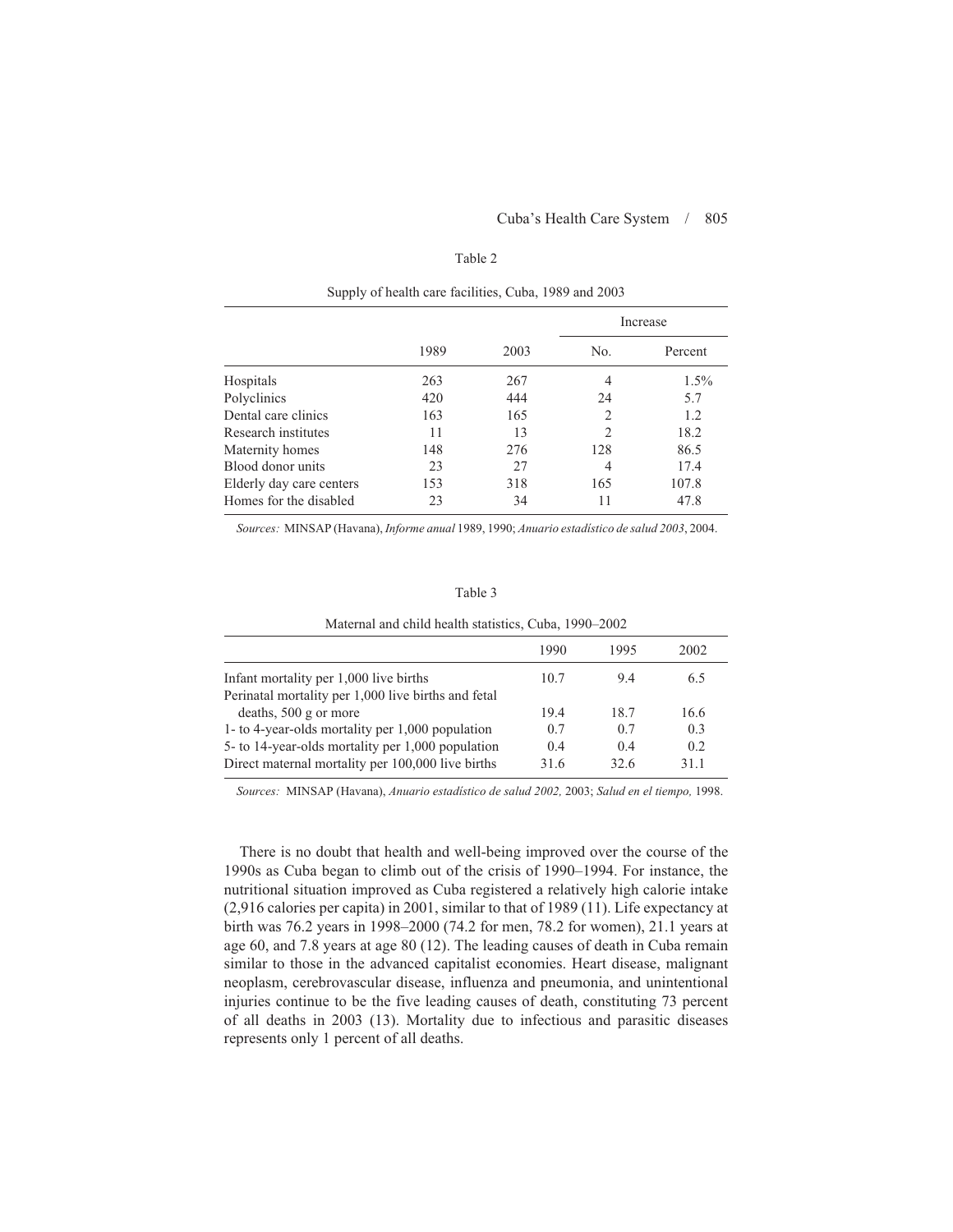Table 4 shows the most recent relevant health indicators for the Cuban population. As documented by de la Torre and colleagues (11), Cuba has already achieved important targets set by the World Health Organization's Millennium Development Goals. For example, the goal of reducing the under-five mortality rate by two-thirds between 1990 and 2015 was achieved in Cuba by 2000, and maternal mortality rate was the ninth lowest among 36 countries in the Americas in 2003. The United Nations Development Program places Cuba's achievement in combating HIV/AIDS, malaria, and other infectious diseases in its best category (see Table 4 for data). At the same time, the last autochthonous case of malaria in Cuba occurred almost four decades ago. The incidence rate of tuberculosis is one of the lowest in the Americas, equal to that of Germany and Switzerland, and lower than that of France, Great Britain, Austria, and Australia.

## *Shortages in Secondary and Tertiary Care*

In contrast to the upbeat mood about current access, everyone we interviewed complained about scarcities in the early years of the crisis. As summarized above, the health and well-being of the Cuban population were undermined in those years. Nayeri, who visited Cuba in June 1994 (which proved to be the lowest point of the economic decline), reported some of these shortages that undermined the health care system: a severe shortage of fuel for transportation (including the ambulance service), long and frequent disruptions in running water and electricity, and a lack of hygienic supplies (soap, detergents, insecticides). Due to the tightening of the U.S. economic embargo, Cuba has had an even more difficult time meeting the challenges posed to the health care system. For instance,

|--|--|

#### Indicators of population health, Cuba, various years

| Infant mortality rate (per 1,000 live births), 2004                   | 5.8       |
|-----------------------------------------------------------------------|-----------|
| Under-5 mortality rate (per 1,000 live births), 2003                  | 8.0       |
| Direct maternal mortality rate (per 100,000 live births), 2003        | 35.1      |
| Mortality due to infectious and parasitic diseases (% of total number |           |
| of deaths), 2003                                                      | $1.0\%$   |
| Incidence of tuberculosis (per 100,000 population), 2003              | 7.2       |
| Incidence of HIV/AIDS (per 1 million population), 2003                | 20.9      |
| Incidence of tetanus (per 100,000 population), 2003                   | 0.0       |
| Life expectancy at birth (LEB), 1998-2000                             | $76.2$ yr |
| Healthy life expectancy at birth (HALE), 2002                         | 68.3 yr   |
|                                                                       |           |

*Sources: Periódico Granma,* January 3, 2005, p. 5; MINSAP, *Anuario estadístico de salud 2003*, Havana, 2004; WHO, *The World Health Report 2003,* Geneva, 2003.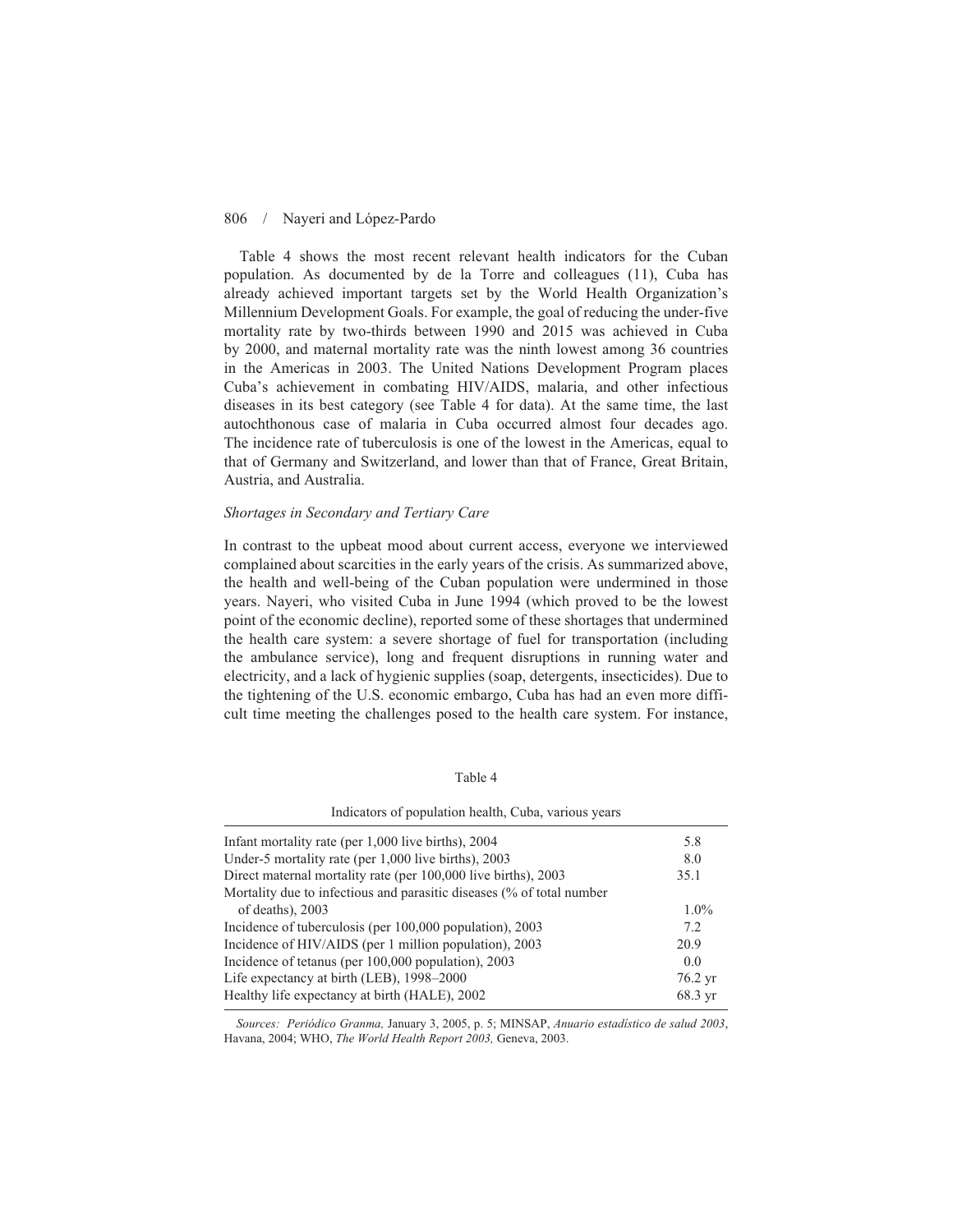purchase of medical textbooks from a Spanish publisher was halted because the U.S. company McGraw Hill had just bought the publishing firm and, under the embargo laws, could not honor the contract to continue with the sale of these books to Cuba (14).

There were even more immediate and serious problems challenging secondary and tertiary care, related to medical equipment and supplies purchased from abroad. The physician who works at Cuba's medical regulatory office explained it to us as follows. Before 1989, Cuba purchased its medical equipment at preferential prices from the CMEA countries. The collapse of the CMEA resulted in a crisis of procurement of new medical equipment and supplies and of the maintenance of old ones, leading to a deterioration of medical services. As Dr. Portillo, the MINSAP spokesperson and a surgeon, candidly summed it up: "There was a lowering of quality of care in the 1990s, when X-ray machines and laboratory diagnostic equipments were not always available."

Cuba turned to France and Canada for the purchase of new medical equipment and supplies with hard currency. To reduce its dependence, Cuba diversified the sources of its medical equipment and supplies. Today, according to the physician who works in the medical regulatory office, 90 percent of medical equipment is imported mostly from suppliers in Germany, Brazil, and the Netherlands. Cuba also managed to gradually overcome the shortages of medicines through production of generic drugs such as antibiotics, vaccines, and hormones, and through importation from various sources in the world pharmaceutical market.

Still, secondary care and tertiary care were disrupted. As Figure 1 shows, the number of surgeries performed in Cuba declined during the crisis years of 1990–1994, bottomed out in 1995, and then climbed back up. It also shows that fewer minor surgeries than major surgeries were performed during the crisis period, but this pattern was reversed when the economy began to recover. The decline in the number of major surgeries by more than 115,000 (18 percent) between 1990 and 1995 is an indication of the degree of hardship and sacrifice imposed on Cubans by the crisis. It is remarkable that the Cuban health care system was able to recover from a crisis of this proportion in relatively few years.

## *Financial Support for Health Care*

Economic crisis initially affects the health care system as a financial crisis, so it is important to understand how the Cuban government supported the health care system financially. At the onset of the crisis, the government made a pledge to continue to support health care and education. As Figure 2 shows, it continued to expand the peso budget for the health care system during the 1990s. The peso budget pays for internal resources for the health care system, including personnel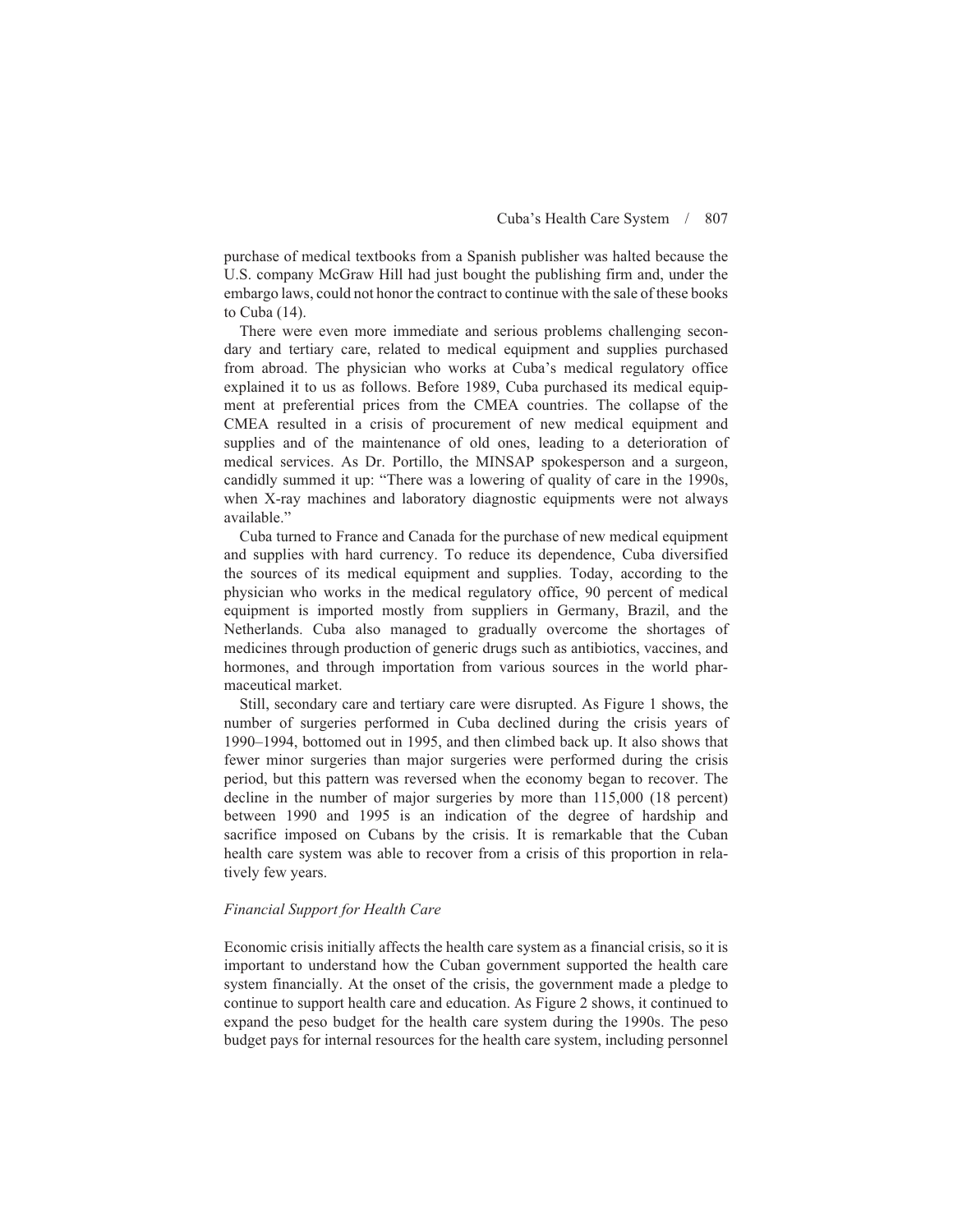

808 / Nayeri and López-Pardo

Figure 1. Surgeries performed in Cuba, 1990-2002. Source: MINSAP (9). Figure 1. Surgeries performed in Cuba, 1990–2002. *Source:* MINSAP (9).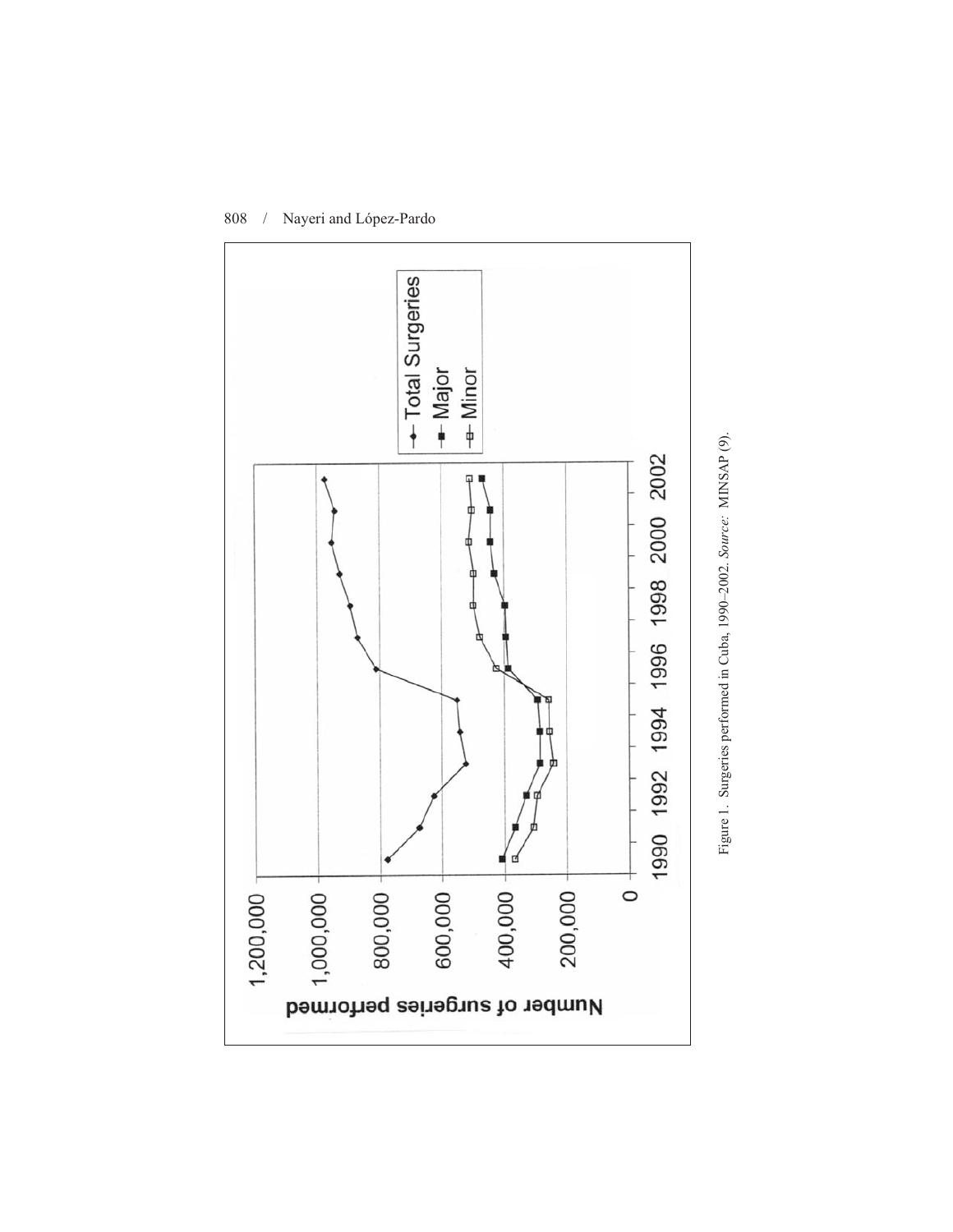

Figure 2. Cuba's peso national health budget, per capita, 1980–2002. Per capita national health budget figures are in current pesos. However, peso inflation has been very moderate. UNICEF reports that the average annual inflation rate was 1 percent in 1990–2003 (www.unicef.org/infobycountry/cuba\_statistics.html). *Source:* MINSAP (9).

salaries.<sup>4</sup> This expansion of the peso budget was essential for the success of the public health and primary care effort, as we showed earlier. In 2002, health expenditures represented 6.3 percent of GDP and 11.8 percent of total budget expenditures (10). Similar figures were registered in the past five years.

The national health care system also has a dollar budget for its import needs. This budget, however, suffered because of the severe shortage of hard currency due to the nature of the crisis itself: an abrupt loss of preferential trading agreements and the need to purchase imports at higher, far less predictable, world market prices, especially because of the U.S. embargo and its further tightening in the 1990s. Figure 3 shows the dollar budget for the Cuban health care system. The budget closely follows the decline and recovery of the Cuban economy in

<sup>4</sup> Medical professionals, while held in high esteem, are not paid especially high salaries, and this is an important contributing factor to the ability of the Cuban state to expand health care personnel and access. Physicians' salaries range from 385 pesos a month for those with a general internal medicine degree to more than 600 pesos once they obtain a second specialization degree. Physicians also receive additional income through extracurricular activities such as teaching and research. The mean monthly salary in Cuba was 261 pesos in 2002 (10). Thus, physicians' starting salary was 1.5 times the national mean and could increase up to 3 times the mean. The national mean salary increased 40 percent between 1990 and 2002, from 187 to 261 pesos. Thus, physicians' salaries in Cuba are modest in absolute and relative terms compared with international standards.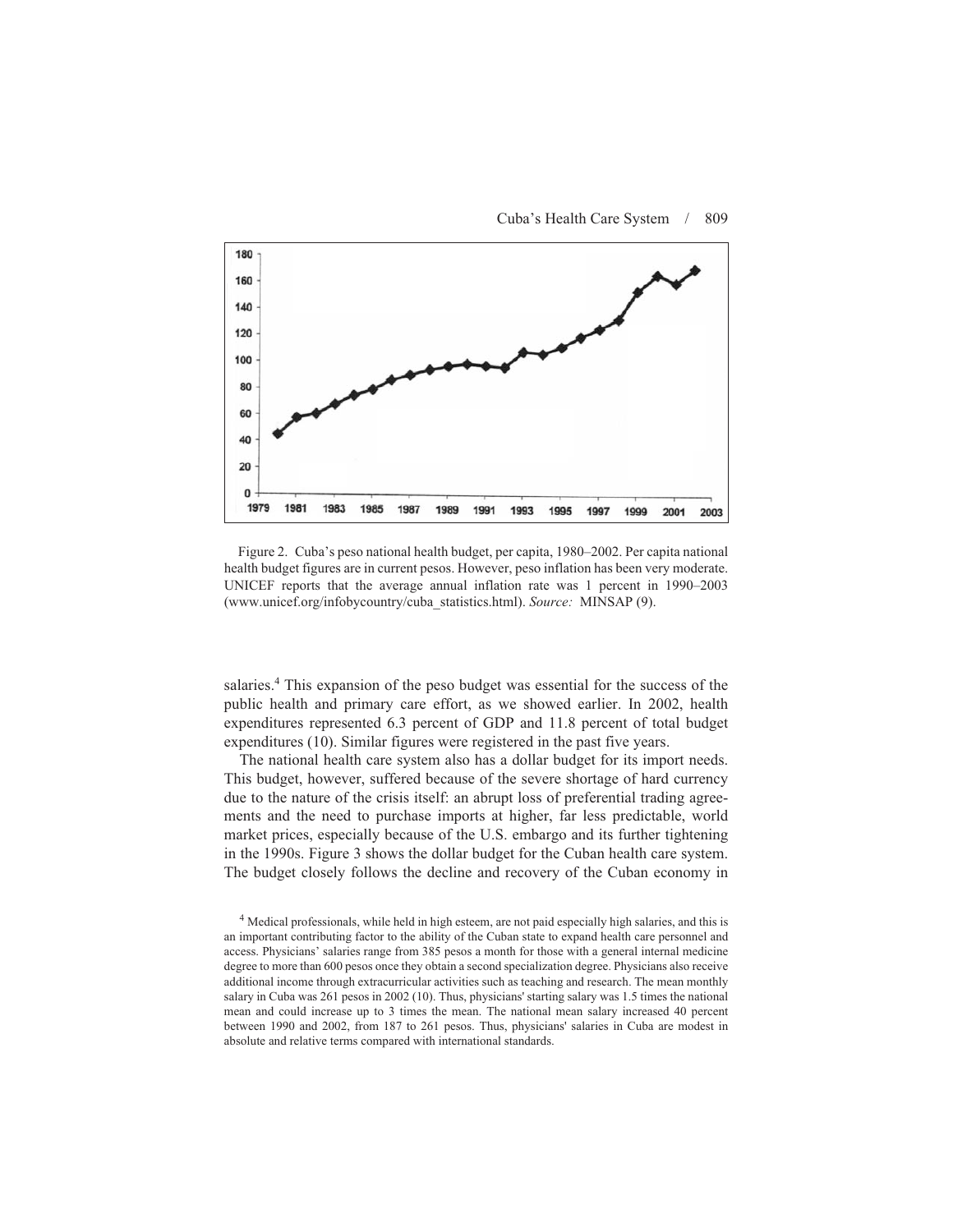

*Source:* MINSAP, *The Cuban National Health System,* Havana, 2001.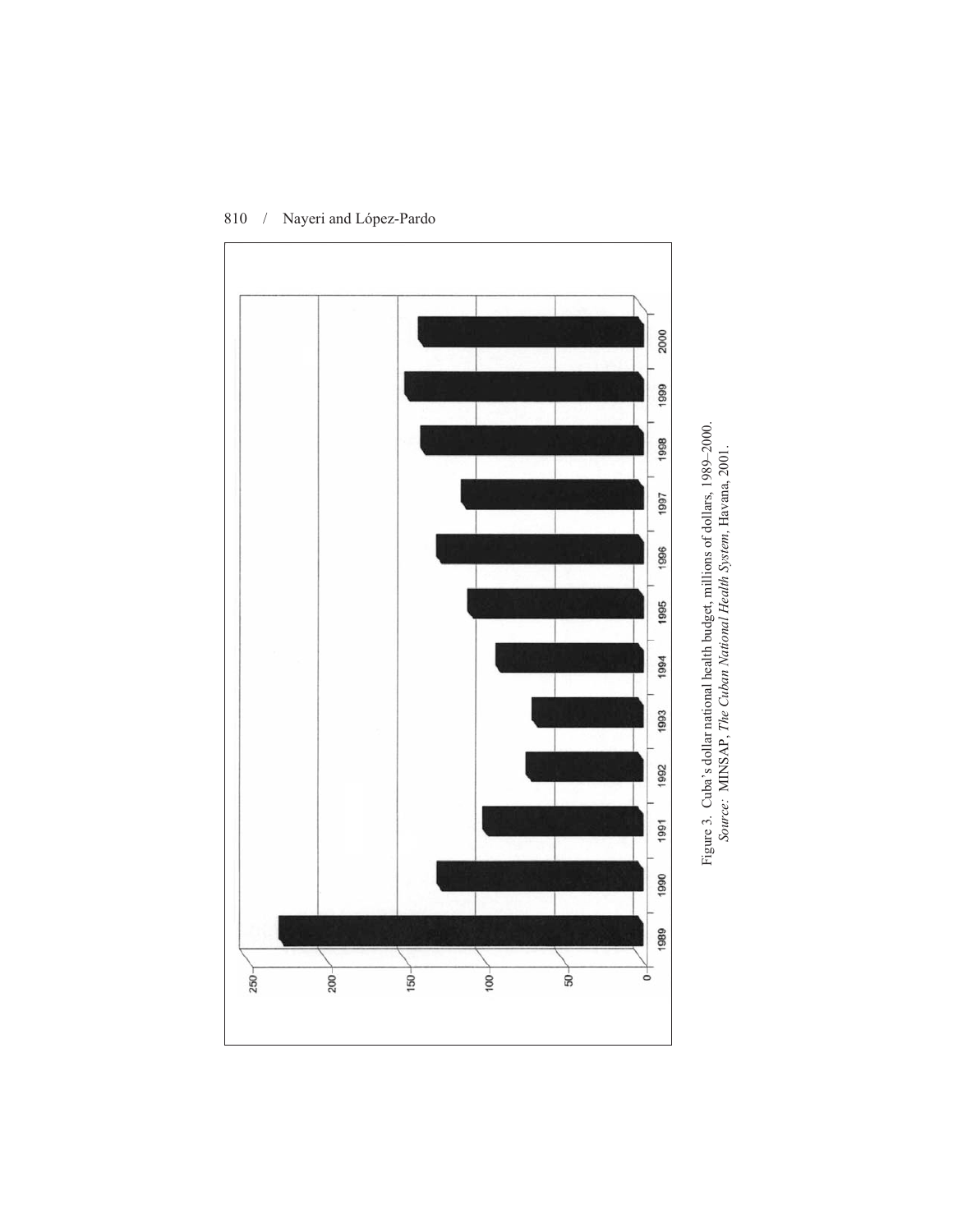the 1990s. The dollar budget pays for the importation of medical equipment, supplies, and medicines, and for contracts with international firms to maintain technologically advanced equipment.

## DISCUSSION

The Cuban health care system is built on the principles of universal, equitable, and free access to quality care and is a national priority supported by central planning.<sup>5</sup> While the health care system is focused on public health and preventive medicine, there is also a commitment to provide advanced secondary and tertiary care. The Council of State (Cuban government) is mandated to support this national priority through appropriate levels of funding. In 1990, Cuba spent 20.08 percent of its GDP on social programs, including health and education (15). (It is notable that Cuba spent relatively more on social programs in 1990 than did Japan, Australia, and the United States, and twice as much as Latin America (10.4 percent) as a whole; 15). We have documented that this priority has been maintained for the health care system since the collapse of the trade relations with the CMEA countries and the consequent onset of economic crisis. As a result, Cuba now has many more health care providers, especially family physicians and health-related facilities, including maternity homes, day care for the elderly, $6$  and homes for the disabled.

MINSAP is responsible for the health care system, as it manages the primary, secondary, and tertiary health care sectors, the training and allocation of health care providers, the development of health care facilities, and some research institutes. At the same time, elected governmental bodies called Podar Popular (People's Power) oversee the health care system on the local, provincial, and national levels. The municipal People's Assembly concerns itself with the activities of the municipal health office; the provincial People's Assembly deals with the activities of the provincial health office; and the Council of State of the National Assembly of People's Power overseas MINSAP. On the local level, Podar Popular townhall meetings offer ordinary Cubans the possibility to raise and collectively discuss, analyze, and solve community problems, including problems in health care. Elected officials are held accountable during these meetings. This form of community participation and control is reported in some detail in the ethnographic studies of Cubans' everyday life (16–18).

<sup>5</sup> An indication of government's attention to health care and the efficacy of central planning is reflected in the fact that the number of students admitted into medical- and health-related studies stayed almost constant between 1988–89 and 1999–2000, at 4,960 compared with 4,846. These accounted for 14 percent of total admissions in 1988–89 compared with 29 percent in 1999–2000. Over the entire period from 1959–60 to 1999–2000, of the total 668,891 admitted to universities 110,372 (16 percent) were enrolled in medical- or health-related professions. The statistics are from the Ministry of Education.

<sup>6</sup> Cuba's demographics have come to resemble those of the advanced industrial countries. The elderly in Cuba account for 14 percent of the population. This demographic change entails financial pressures on some social programs, including the health care system, retirement, and social security.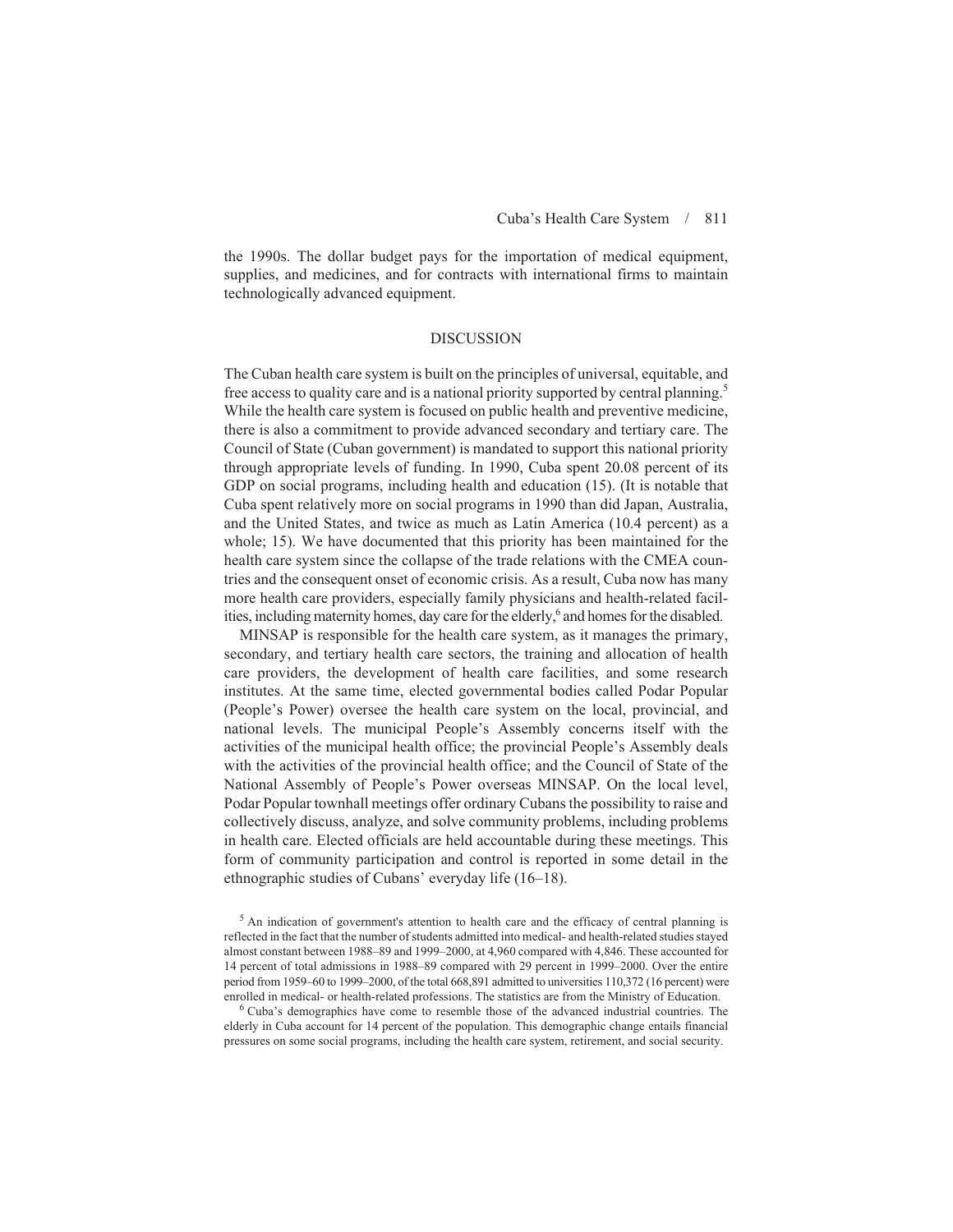Cubans also influence the health care system through their grassroots organizations such as the Committees in Defense of the Revolution (CDRs). CDRs were initiated in 1960 as citizen action groups organized on the block level for defense and other needs of the neighborhoods. Gradually, the CDRs have become largely preoccupied with social issues in the neighborhoods. They are typically led by locally elected, mostly older, women and pay special attention to public health campaigns and the local functioning of the health care system. Such community involvement gives the ordinary Cuban a sense of empowerment. (Such community involvement and social and political processes are by no means flawless, but we wish to underscore their importance for the health care system in Cuba.) Asked whether they could change their physicians if dissatisfied with their performance, participants in our group interviews answered in the affirmative. Some volunteered that health care professionals who did not serve the community according to the generally accepted norms could and would be replaced.

The interplay of social agents and institutions in health care—that is, health care providers and MINSAP officials in various levels of the health care system, elected officials, and community initiatives—creates a highly desirable setting for public health and health care campaigns that can potentially contribute to improving access to care. For example, we have witnessed local volunteer efforts to build neighborhood residences and clinics for the Family Physician Program. Vaccinations are often conducted by enlisting popular participation. As explained earlier, the La Timba community interview participants were recruited from a community-organized class on sexuality that was taught by a volunteer professor from a nearby university. The class was held in the community center built by the community and was genuinely informative and interesting. The Circulo de Abuelos in Vedado is organized by a 76-year-old volunteer who works in conjunction with the local Family Physician Program. In fact, volunteer labor is widespread across Cuba. Of course, this enormous social effort is neither reflected in the financial budget of the health care system nor reportable in official statistics. Yet, it is an important social support network that acts against the self-interested tendencies fostered by monetary and market relations recently forced on Cubans under the economic crisis.

The same social network of solidarity also works to lessen the pains of shortages, including medicines. We asked about the differential access to medications due to the possibility of receiving medicines from family or friends abroad and whether, combined with scarcities of other goods (unmet needs), this could lead to the development of a black market. The physician in Vedado polyclinic told us she had never seen a case of black-market sale of medicine: "If someone tries to do so, I will report it. Medicine is distributed with a prescription from the doctor according to the diagnosis. It would be illegal to distribute it otherwise." At La Timba community, we were told that it was a good thing that some Cubans received needed medications from their relatives abroad, especially from the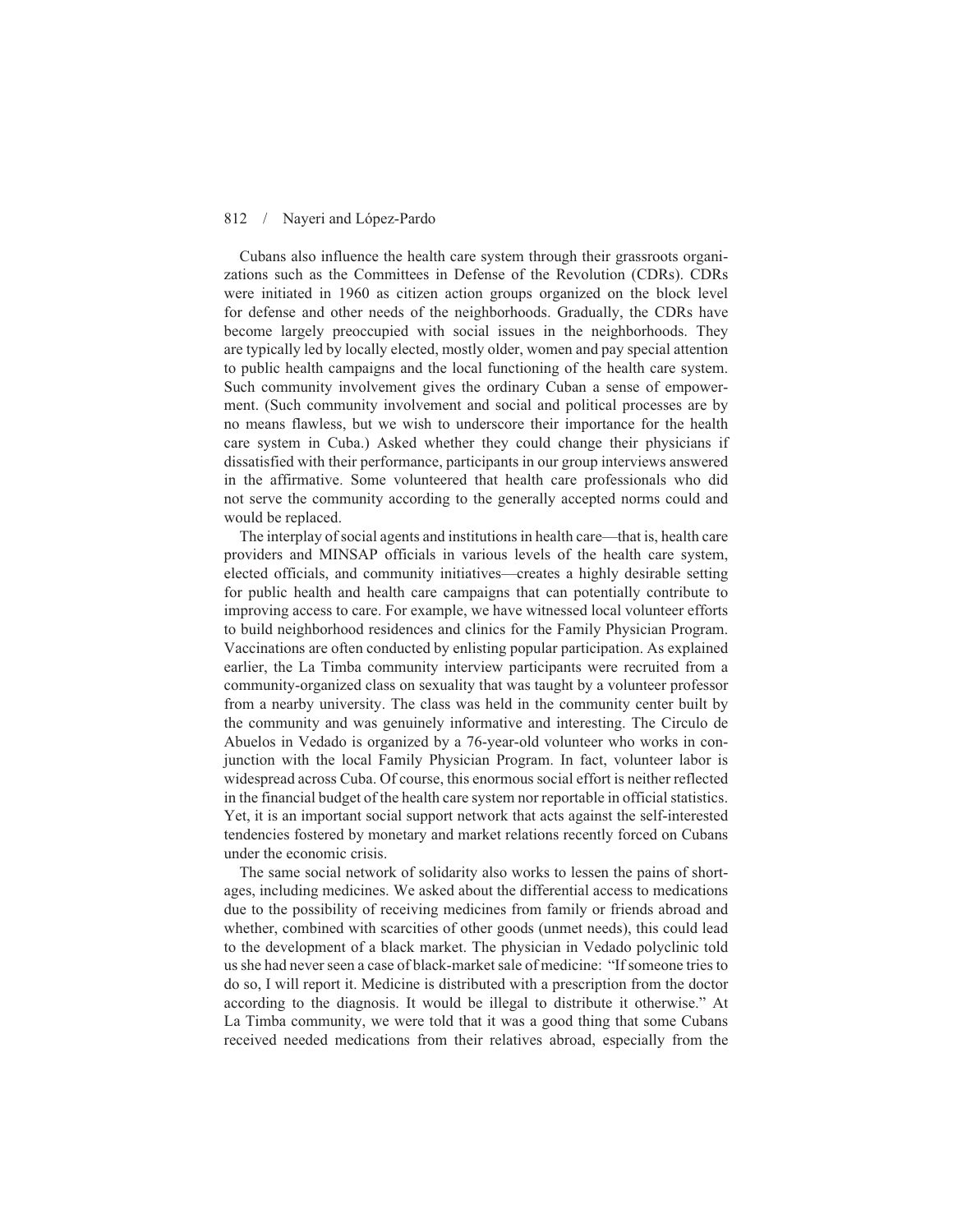United States. Most Cubans believe the U.S. embargo policy is at least partially responsible for the shortages of medical supplies, particularly medicines. Therefore, they support any effort to get medications to Cuba. Furthermore, user group participants believed that those who receive medications from abroad tend to share them with others who need them.

The question of access to medications and medical supplies brings into focus the 45-year U.S. embargo. Many studies have documented the damage this embargo has inflicted on Cuban health and the health care system (19, 20; see also 14). The demise of the Soviet bloc greatly facilitated the damage that an intensified U.S. embargo policy caused, while the increased international competition for markets and areas for investment weakened it. Through unrelenting pressure to undermine stable trade, finance, and credit relations for Cuba, the embargo aims to disrupt Cuba's international economic and financial relations or, at least, to increase its transaction costs, choking off economic development. In this very real sense, the embargo affects all areas of development in Cuba, including the health care system. We have noted how Cuban access to medical equipment, supplies, and medicine suffered because of the shortage of hard currencies and the tightening of the U.S. embargo in the 1990s. On May 6, 2004, President George W. Bush escalated the embargo and announced measures that include a military threat to Cuba. The 500-page report of the presidential Commission for Assistance to a Free Cuba, headed by then Secretary of State Colin Powell, included a call for an Iraq-style U.S. "transition coordinator" to oversee Cuba's forced transformation to a capitalist economy (21).

We can conclude that, confronted with a severe economic crisis, Cuba succeeded in *limiting* the forced reduction of access to resources and services in secondary and tertiary care while *expanding* access in public health and primary care. In this, Cuba provides an important contrast to the experiences of much of the rest of the world.

An economic crisis reduces incomes, increases poverty, and lowers the standard of living, thereby undermining well-being and health. It also limits the options open to public and health policy. In capitalist economies, economic crisis typically undermines the health care system by reducing access, equity, and quality. The impact is particularly severe in less-developed economies that have important resource constraints. In contrast, Cuba, with per capita spending of about \$2,000, has pursued a socialist development strategy that emphasizes education and health. The combination of planning, a commitment to universal and egalitarian values, and the participatory organization of Cuban society has actually strengthened and improved the health care effort, including access to health care in important areas. However, Cuba today faces deferred maintenance of hospitals and shortages of some medicines, medical equipment, and textbooks. To sustain Cuba's internationally recognized health care system, it is necessary to work for a change in U.S. policy in favor of normalizing relations with Cuba and supporting its efforts with economic and medical assistance.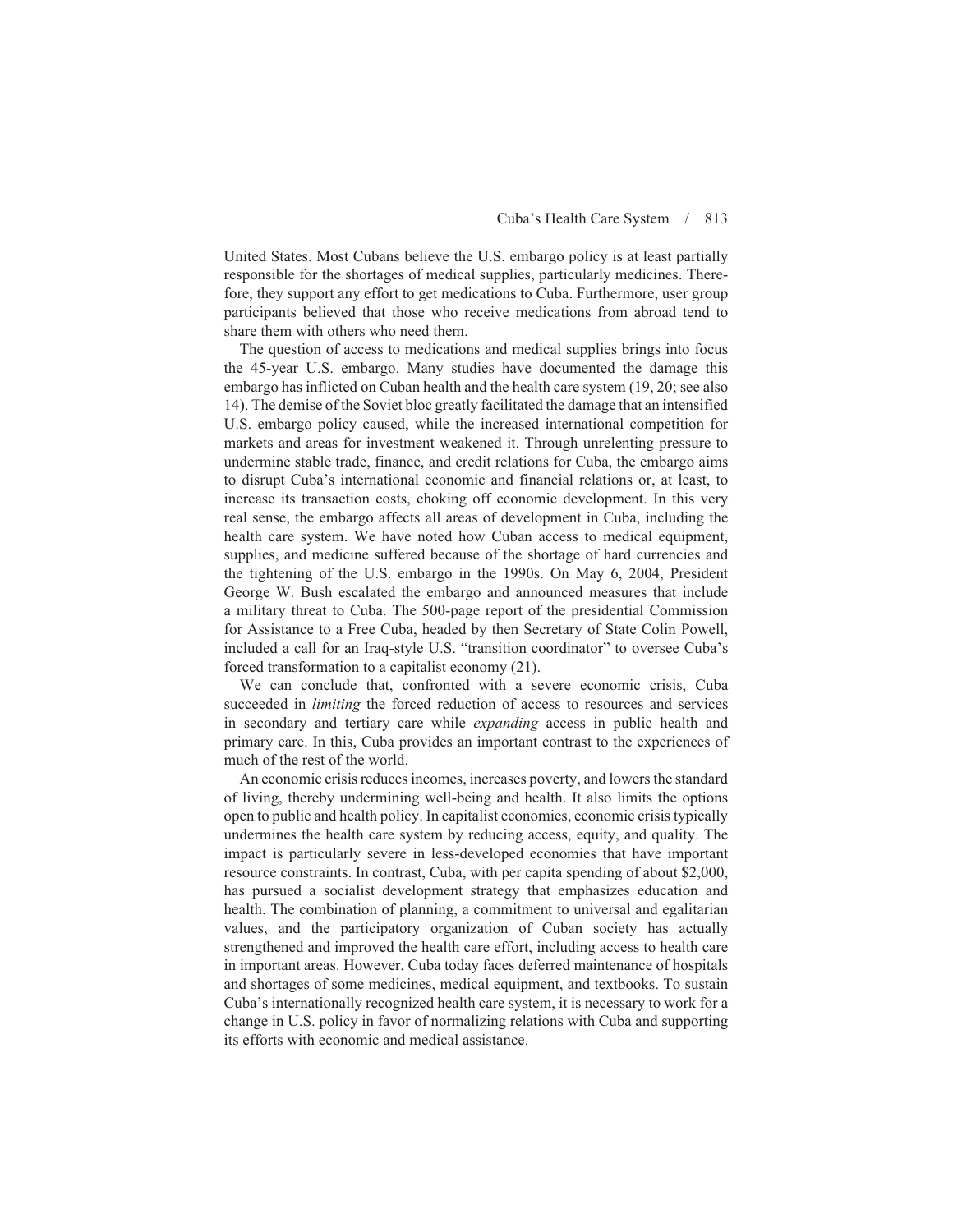## LIMITATIONS OF THE STUDY AND PROPOSALS FOR FURTHER RESEARCH

There are a number of areas where further research is needed to improve our understanding of access to health care in Cuba since the collapse of the Soviet Union. We want to emphasize that the findings from the present study are preliminary. Although our findings from interviews with health care providers and users are consistent with patterns observed in official data (i.e., they are validated by them), they are limited by our study design. The study was designed to provide the information necessary for developing a full-scale survey focused on the problem of access. The sample of interviews that form the primary data collected for this study has important limitations. To begin with, the sample is rather small, and for various reasons we were limited to interviewing select groups of individual users as opposed to randomly selected individuals. Two methodological problems arise. First, the group interview structure might have exerted social pressure on respondents, increasing the likelihood of socially acceptable responses or limited critical remarks. Further, when the interview subjects did not speak English, we conducted the interview in Spanish through an interpreter. Finer points might have been lost in translation. Second, the two groups were small and not randomly chosen. The La Timba group was selected through contacts with the neighborhood leadership, and the Circulo de Abuelos was introduced to us by the polyclinic physician we had interviewed earlier in Vedado. Even if these groups are representative of their peers, we could not claim that they represent the opinions of the residents of Havana or the people of Cuba.

Thus, we recommend, first, conducting a large-scale survey of health care providers and health care users to facilitate a quantitative analysis of the issues surrounding access. We believe the present study is helpful for the design of such a survey. Second, we have documented the limited availability of medical equipment, supplies, and medicines and the reduced quality of secondary and tertiary care. Other studies (some cited earlier) and some of our own findings indicate that the sudden drop in resources and incomes adversely affected the well-being and health of Cubans during the 1990s. We recommend a study of patterns of morbidity and mortality during this period compared, when appropriate and possible, with the 1980s. This research will locate areas of vulnerabilities in the health care system and can be the basis for further research to improve it. Third, from the health policy perspective, it is important to assess how changes in the allocation of funds and resources for secondary and tertiary care versus public health and primary care have affected morbidity and mortality. In other words, from the perspective of improving the health care system, we should ask: are allocation decisions between sectors optimal? Finally, as the macroeconomic conditions have stabilized there has been a growing gap in incomes due to the workings of monetary and market relations (although Cubans still have a fairly egalitarian system of salaries). Increasingly unequal access to dollars creates an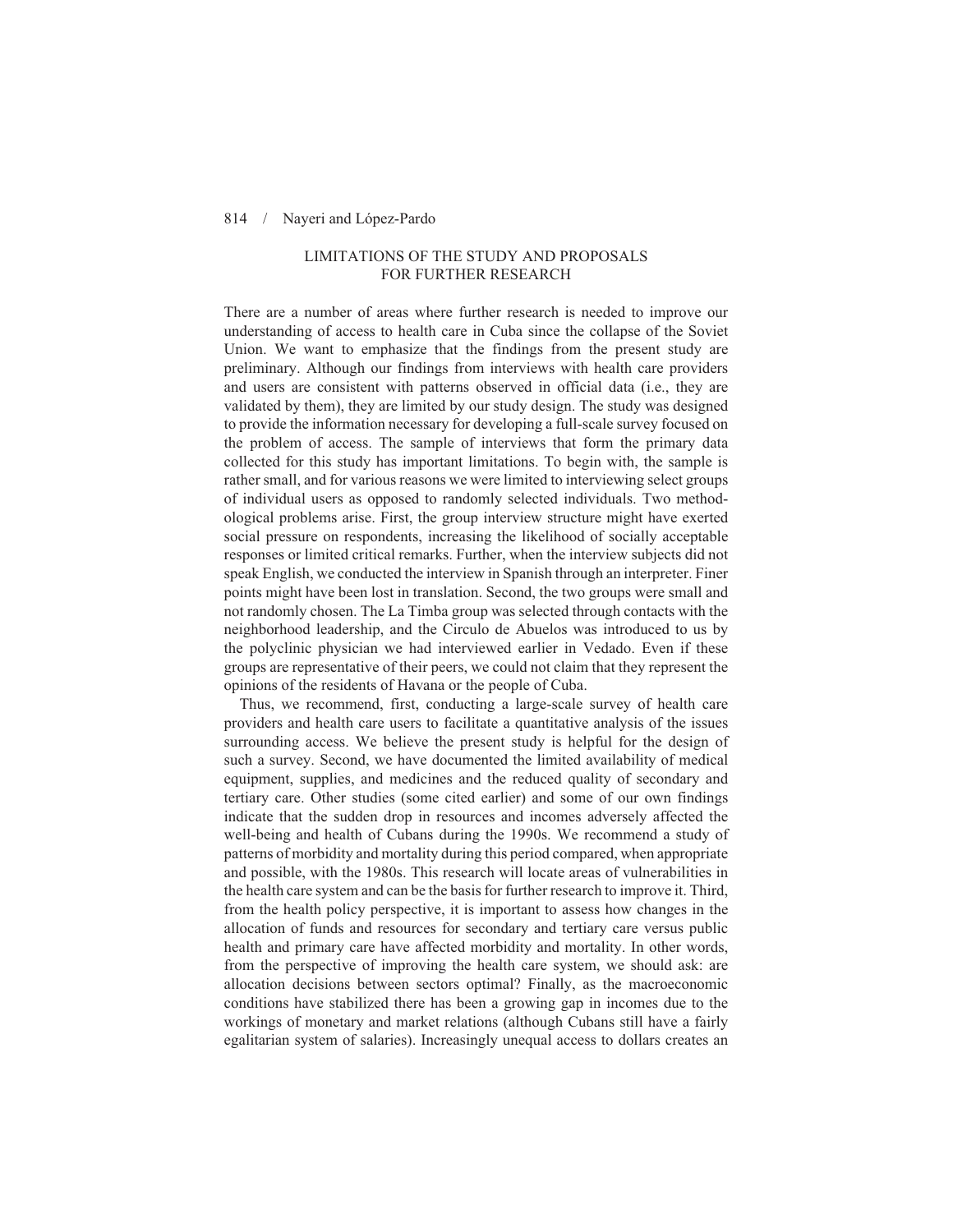unequal access to resources. It is important to examine whether this disparity translates into a growing gap in well-being and health among Cubans, reversing the trend of overall improvement and narrowing of such gaps that began in 1959.

*Acknowledgments* — This study was made possible with a grant from the Center for Health Research, University of California, Berkeley. The Cuban Ministry of Public Health, National School of Public Health, National Statistical Office, Institute of Science and Technology, a number of neighborhood organizations in Havana, and many individuals in Cuba assisted with this research. Jane Gilbert Madulon, associate professor at Goldman School of Public Policy, University of California, Berkeley, contributed to this study in its planning stage and commented on two drafts. Without her contribution, the present article would not have been possible. Reviewers for the *International Journal of Health Services* also offered helpful comments.

#### REFERENCES

- 1. Oficina Nacional de Estadísticas. *La economía cubana en 1994.* Havana, 1995.
- 2. Trueba, G. Cuba: Una potencia cubana en transición. *Boletín Visión-USA* (Centro de Estudios sobre Estados Unidos de la Universidad de La Habana) 2(10): 2–14, 1993.
- 3. Campbell, A. The Cuban economy has turned the corner: The question is now, where is it going? *Global Dev. Stud.* 1(3-4): 1998–99.
- 4. Nayeri, K. Problems and progress of the Cuban revolution: An assessment. *Arash* 56: 36–41, 1996 (in Farsi).
- 5. Cuba. *Plan Nacional de Acción para la Nutrición.* Havana, 1994.
- 6. Garfield, R., and Santana, S. The impact of economic crisis and the US embargo on health in Cuba. *Am. J. Public Health* 87(1): 15–29, 1997.
- 7. Ramírez, A., et al. Síntesis de los principales aspectos y manejo de la neuropatía epidémica. In *Neuropatía epidémica en Cuba 1992–1994.* Editorial Ciencias Médicas, Havana, 1995.
- 8. Charatan, F. Foreigners flock to Cuba for medical care. *BMJ* 322(7296), 2001.
- 9. MINSAP. *Anuario estadístico de salud 2002.* Havana, 2003.
- 10. Oficina Nacional de Estadísticas. *Anuario estadístico de Cuba, 2002.* Havana, 2003.
- 11. de la Torre, E., et al. *La salud para todos sí es posible.* Sociedad Cubana de Salud Pública, Havana, 2004.
- 12. Rodríguez, J. L. Informe a la Asamblea Nacional del Poder Popular sobre los resultados económicos del 2002 y el plan económico y social para el año 2003. *Granma,* December 23, 2002, pp. 5–8.
- 13. Oficina Nacional de Estadísticas. *Anuario demográfíco de Cuba, 2001.* Havana, 2002.
- 14. Nayeri, K. The Cuban health care system and factors currently undermining it. *J. Community Health* 20(4): 321–334, 1995.
- 15. Uriarte, M. Cuba. In *Social Policy at Crossroads: Maintaining Priorities, Transforming Practice,* p. 2. Oxfam America report. Oxfam, New York, 2002.
- 16. Rosendahl, M. *Inside the Revolution: Everyday Life in Revolutionary Cuba.* Cornell University Press, Ithaca, New York, 1997.